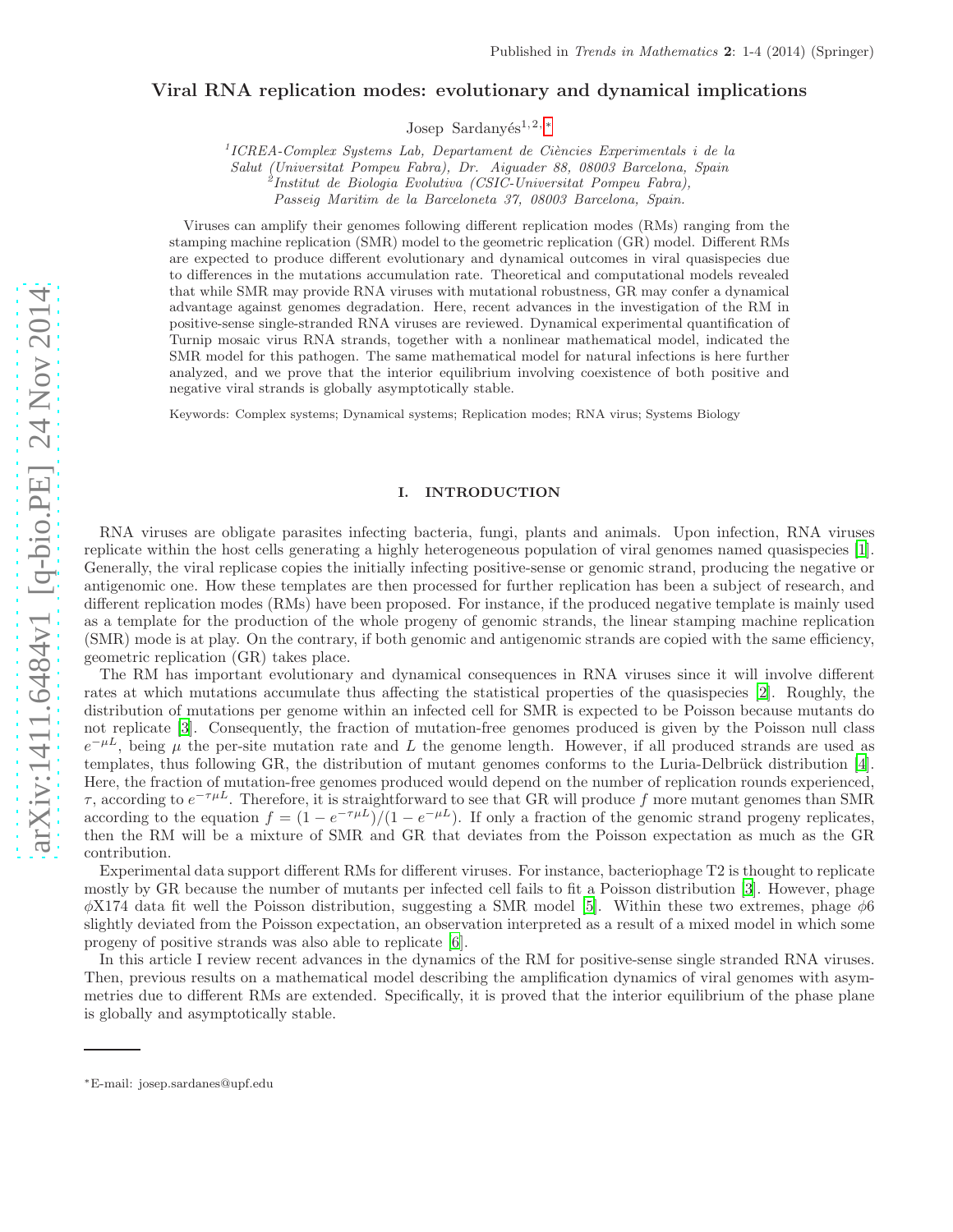

FIG. 1: (a) Dynamics of RNA genomes for Turnip mosaic virus. The dots and the triangles correspond to experimental data for positive and negative strands, respectively. The solid and the dashed lines are the simulated dynamics using the mathematical model (see [\[7](#page-2-6)] for further details). (b) Phase portrait for Eqs. [\(1\)](#page-1-0): the black circle is the fixed point involving coexistence of viral genomes. The open circle is an unstable equilibrium. The dashed line is the boundary  $p + m = K = 1$ . The arrows indicate the direction of the flow.

## II. VIRAL REPLICATION MODES: RECENT ADVANCES

The dynamics of viral RNA amplification was recently quantified for Turnip mosaic virus, and a simple mathematical model was used to fit the experimental data and infer the RM [\[7\]](#page-2-6). The same mathematical model was investigated considering natural infections and the fixed points and stability properties of the model were studied analytically and numerically [\[8\]](#page-3-0). The next Section extends the results presented in [\[8](#page-3-0)].

# A. Dynamical evolution equations

The mathematical model describing the within-cell amplification dynamics of both positive- and negative-sense strands investigated by Sardany's and co-workers [\[8\]](#page-3-0) is given by the next system of differential equations,  $\dot{\mathbf{x}} = f(\mathbf{x})$ . where  $\mathbf{x} = (p, m)$  and:

<span id="page-1-0"></span>
$$
\frac{dp}{dt} = rm\left(1 - \frac{p+m}{K}\right) - \delta p, \qquad \frac{dm}{dt} = \alpha rp\left(1 - \frac{p+m}{K}\right) - \delta m. \tag{1}
$$

The state variables p and m denote, respectively, the concentration of plus (positive) and minus (negative) viral RNA genomes. Parameter r is the replication rate, K corresponds to the cellular carrying capacity and  $\delta$  is the genomes degradation rate. The variables span the two-dimensional phase space  $\Gamma := \{p, m \in \mathbb{R}^+ : 0 \leq p + m \leq K = 1\}.$ 

Previous research on Eqs. [\(1\)](#page-1-0) computed local stability of the interior fixed point, given by  $P^* = (p^*, m^*)$ , which involves coexistence of both viral genomes polarities (see the phase portrait in Fig. 1(b) and [\[8\]](#page-3-0)). Let us now extend the previous results by analyzing if such a fixed point is globally stable. We claim that  $\Gamma$  is positively invariant. For that we analyze the direction of the vector field on the borders of Γ. On  $(0, m)$  the vector field is  $\dot{p} = rm(1 - m/K)$ and  $\dot{m} = -\delta m$ . On  $(p, 0)$  the vector field is  $\dot{p} = -\delta p$  and  $\dot{m} = \alpha rp(1 - p/K)$ . Furthermore, on  $(p, K - p)$  the vector field is  $\dot{p} = -\delta p$  and  $\dot{m} = -\delta(K - p)$ . Finally, we need to analyze the vector field on the corners of Γ i.e.,  $(K, 0)$  and  $(0, K)$ . On the point  $(K, 0)$ , the vector field is  $\dot{p} = -\delta p$  and  $\dot{m} = 0$ . Since the second component of the vector field is 0, we do not have enough information to state that solutions will enter into Γ. Then, we analyze how the initial condition  $(K, 0)$  will evolve in time. To do so we use a local analysis of this initial condition for positive time using a Taylor expansion. The corresponding solution is:

$$
\varphi(t) = \varphi(0) + \dot{\varphi}(0)t + \frac{1}{2}\ddot{\varphi}(0)t^2 + \dots = (K, 0) + (-\delta K, 0)t + \frac{1}{2}(\delta^2 K, \alpha r \delta K)t^2 + \dots,
$$
\n(2)

since the border in Γ is given by  $K = 1$ , it turns out that the coefficient of the second-order term of the Taylor expansion is:

$$
\frac{1}{2}(\delta^2 K, \alpha r \delta K)|_{K=1} = \frac{1}{2}(\delta^2, \alpha r \delta); \text{ with } \delta^2 > 0, \text{ } \alpha r \delta > 0.
$$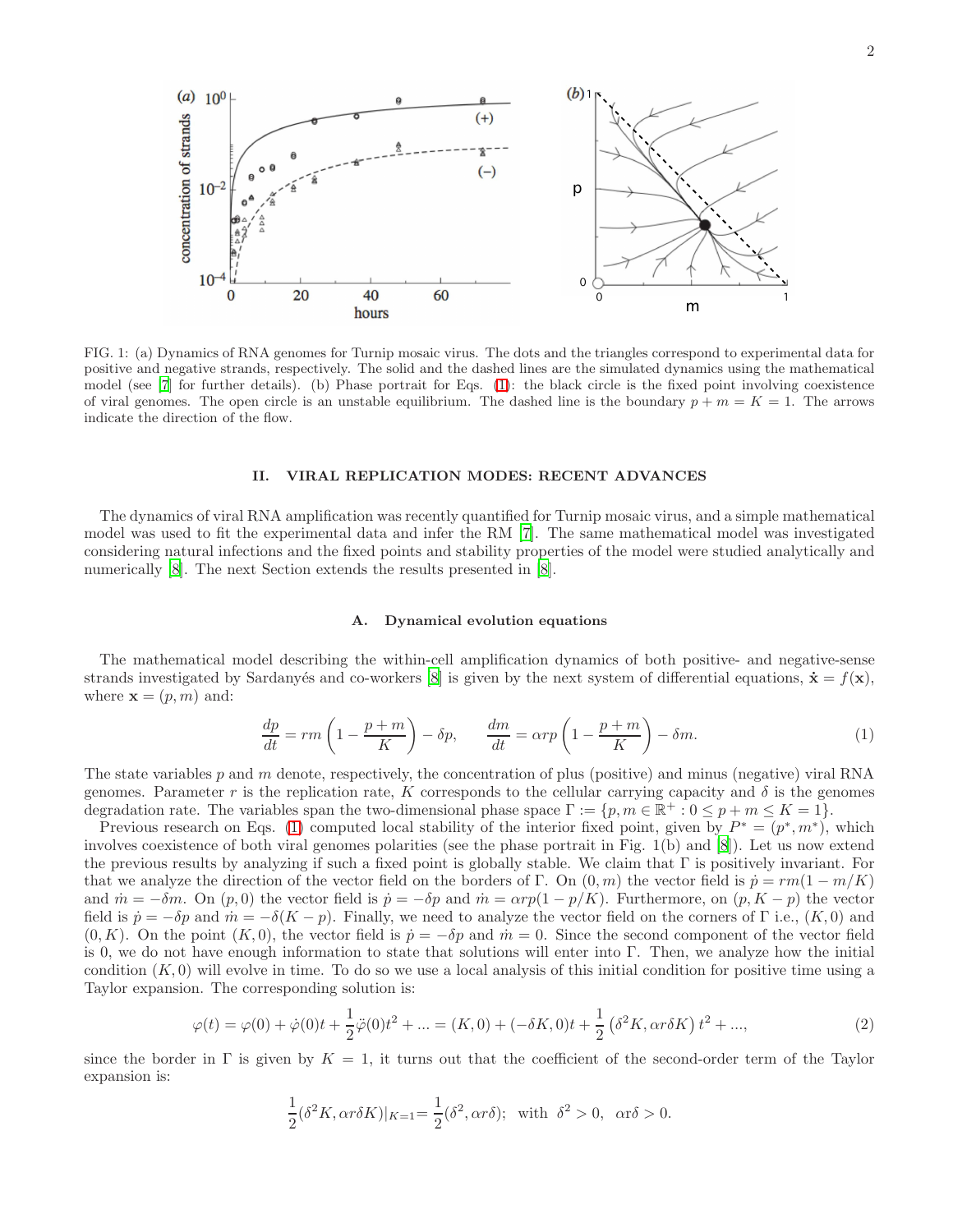$$
\nabla \cdot f(\mathbf{x}) = \frac{\partial}{\partial p} \dot{p} + \frac{\partial}{\partial m} \dot{m},
$$

is defined in our system as:

$$
\nabla \cdot f(\mathbf{x}) = \frac{\partial}{\partial p} \left( rm(1 - m - p) - \delta p \right) + \frac{\partial}{\partial m} \left( \alpha rp(1 - m - p) - \delta m \right) = -r(m + \alpha p) - 2\delta.
$$

Note that since  $r, m, \alpha, p, \delta > 0$ , the sign of  $\nabla \cdot f(\mathbf{x})$  is constant (i.e.,  $\nabla \cdot f(\mathbf{x}) < 0$ ) and since the domain  $\Omega = \Gamma$  is simply connected and  $g$  and  $f$  satisfy the required smoothness conditions, we can conclude that there are no closed orbits in Γ.

Since we have a unique fixed point in Γ, and we discarded the existence of a periodic orbit, according to the Poincaré-Bendixson then it must be the  $\omega$ -limit set of every initial condition and hence  $P^*$  is globally asymptotically stable in Γ.

## III. CONCLUSIONS AND PROSPECTIVES

The dynamics of mutation accumulation in viral pathogens is a key evolutionary parameter that still remains poorly understood. Such a subject has been addressed experimentally [\[3,](#page-2-2) [5](#page-2-4), [6\]](#page-2-5) and both computationally and theoretically [\[2,](#page-2-1) [7,](#page-2-6) [8,](#page-3-0) [10\]](#page-3-2). Despite these previous investigations, several theoretical questions concerning the dynamics and the evolutionary consequences of different RMs still remain open. For instance: (i) what are the impacts of stochasticity in the dynamics of positive and negative strands in natural infections in terms of dynamical robustness? (ii) What are the expected deterministic dynamics in spatially-extended models of asymmetric replication? Do different RMs generate deterministically-driven spatial self-structuring? (iii) What is the interplay between epistasis and stochasticity or space in terms of dynamical robustness? Question (i) may be addressed by extending the model here presented to stochastic differential equations (e.g., Fokker-Planck equations). Question (ii) could be tackled with partial differential equations, and question (iii) should consider both previous theoretical approaches also incorporating mutant classes and different nonlinear interactions among mutations.

ACKNOWLEDGEMENTS. I especially thank Ernest Fontich for useful suggestions and Silvia Rubio for English corrections. I also thank Santiago F. Elena, Fernando Martínez and Jose Antonio Daròs for sharing this research subject. This work was funded by the Botin Foundation and by grant NSF PHY05-51164.

<span id="page-2-0"></span>[1] Domingo E, Biebricher C, Eigen M, Holland J.J, *Quasispecies and RNA virus evolution: Principles and consequences* (Landes Bioscience, Austin, TX).

<span id="page-2-1"></span><sup>[2]</sup> Sardanyés J., Solé R. V., Elena S.F (2009) Replication mode and landscape topology differentially affect RNA virus mutational load and robustness. J. Virol. 83: 12579-89.

<span id="page-2-2"></span><sup>[3]</sup> Luria S.E., (1951) The frequency distribution of spontaneous bacteriophage mutants as evidence for the exponential rate of phage production. Cold Spring Harbor Symp. Quant. Biol. 16: 463470.

<span id="page-2-3"></span><sup>[4]</sup> Dewanji A, Luebeck E.G., Moolgavkar S.H., (2005) A generalized Luria-Delbr¨uck model. Math. Biosci. 197:140-152.

<span id="page-2-4"></span><sup>[5]</sup> Denhardt, D., and R. B. Silver. 1966. An analysis of the clone size distribution of 1X174 mutants and recombinants. Virology 30:1019.

<span id="page-2-5"></span><sup>[6]</sup> Chao, L., C. U. Rang, and L. E. Wong. 2002. Distribution of spontaneous mutants and inferences about the replication mode of the RNA bacteriophage  $\phi$ 6. J. Virol. 76: 3276 3281.

<span id="page-2-6"></span><sup>[7]</sup> Martínez F, Sardanyés J, Daròs J-A, Elena SF (2011) Dynamics of a plant RNA virus intracellular accumulation: stamping machine versus geometric replication. Genetics 188: 637646.